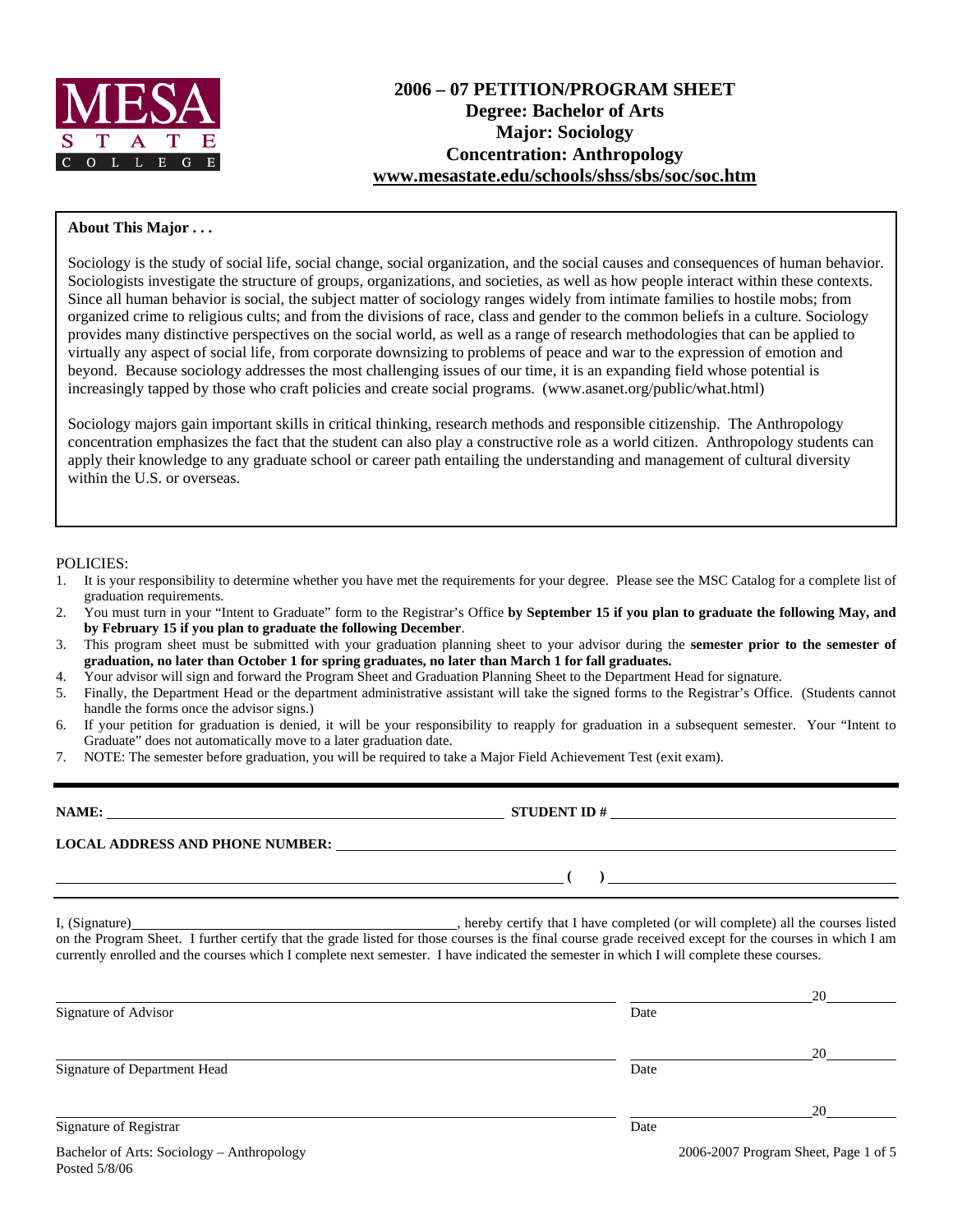- Must earn a minimum of 40 semester hours in upper division courses (i.e., 300-level and 400-level courses).
- A cumulative grade point average of 2.0 or higher must be maintained for all courses taken and for all courses in the major.
- When filling out this program sheet a course can only be used once, i.e., no double counting is allowed between categories.
- Excess KINA/HPWE courses beyond the two required and pre-collegiate courses (usually numbered below 100) cannot be used for graduation. • All degree requirements must be completed as described. Any exceptions or substitutions must be recommended in advance by the faculty advisor and approved by the Department Head.
- It is recommended that students work closely with a faculty advisor when selecting courses and scheduling classes prior to registration.
- Students are required to participate in exit examinations or other programs deemed necessary to comply with the college accountability requirement.

General Education Requirements (Minimum of 33 semester hours) See the M.S.C. catalog for the list of courses that meet the general education categories.

| Trns/Subs<br>Credit<br>Course<br>No.<br>Grade<br>Term<br>Year<br>English: ENGL 111 and 112 (6 semester hours, must receive a grade<br>of "C" or higher, must be completed by the time the student has 60<br>semester hours.)<br>*ENGL<br>*ENGL<br>*ENGL 129, Honors English, may be substituted for ENGL 111 and ENGL<br>112. Must earn a grade of "C" or better. May need to take additional electives. | Trns/Subs<br>Credit<br>Grade<br>Term<br>Course<br>No.<br>Year<br>Social and Behavioral Sciences: (6 Semester Hours)<br>Fine Arts: (3 semester hours)                                                                                                                                                                                                 |
|----------------------------------------------------------------------------------------------------------------------------------------------------------------------------------------------------------------------------------------------------------------------------------------------------------------------------------------------------------------------------------------------------------|------------------------------------------------------------------------------------------------------------------------------------------------------------------------------------------------------------------------------------------------------------------------------------------------------------------------------------------------------|
| Math: MATH 110 or higher (3 semester hours, must receive a grade<br>of "C" or better, must be completed by the time the student has 60<br>semester hours.)<br><b>MATH</b>                                                                                                                                                                                                                                | Natural Sciences: (6 semester hours)<br>(At least one course must include a lab)                                                                                                                                                                                                                                                                     |
| <b>Humanities:</b> (6 semester hours)                                                                                                                                                                                                                                                                                                                                                                    | Applied Studies: (3 semester hours)                                                                                                                                                                                                                                                                                                                  |
| Other Requirements (9 semester hours)                                                                                                                                                                                                                                                                                                                                                                    |                                                                                                                                                                                                                                                                                                                                                      |
| Kinesiology: (3 Semester Hours)<br>Trns/Subs<br>Course<br><u>No.</u><br>Credit<br>Grade<br>Term<br>Year<br><b>KINE/HPWA</b><br>100<br>$\mathbf{1}$<br><b>KINA/HPWE</b><br><b>KINA/HPWE</b><br>See the M.S.C. catalog for the list of approved KINA/HPWE/Selected DANC<br>courses.                                                                                                                        | <b>Bachelor of Arts Degree Distinction:</b> (6 semester hours)<br>(Two consecutive classes in the same foreign language.)<br>Course<br>No.<br>Credit<br>Grade<br>Term<br>Year<br>Trns/Subs<br>FLA<br>$\frac{3}{2}$<br>3 <sup>7</sup><br>FLA<br>(FLAS 114 & 115 will <b>NOT</b> fulfill this requirement.) (Must receive a grade of "C" or<br>above.) |
| Sociology - Anthropology Major Requirements (54 Semester Hours)                                                                                                                                                                                                                                                                                                                                          |                                                                                                                                                                                                                                                                                                                                                      |
| Sociology Core (21 semester hours)                                                                                                                                                                                                                                                                                                                                                                       |                                                                                                                                                                                                                                                                                                                                                      |
| Trns/Subs<br>Credit<br>Course<br>No.<br>Grade<br>Term<br>Year<br><b>ANTH</b><br>$\frac{3}{2}$<br>201<br>$\overline{3}$<br>SOCO<br>260<br>$\overline{3}$<br>SOCO<br>264<br>SOCO<br>400<br>3 <sup>1</sup>                                                                                                                                                                                                  | Trns/Subs<br>Credit<br>Course<br>No.<br>Grade<br>Term<br>Year<br><b>SOCO</b><br>410<br>$\overline{3}$<br><b>STAT</b><br><u>200</u><br>$\frac{3}{2}$<br>$\mathfrak{Z}$<br>310<br><b>SOCI</b>                                                                                                                                                          |
| <b>Concentration in Anthropology</b> (24 Semester Hours)                                                                                                                                                                                                                                                                                                                                                 |                                                                                                                                                                                                                                                                                                                                                      |
| Trns/Subs<br>Course<br><u>No.</u><br>Credit<br>Grade<br><b>Term</b><br>Year<br><b>ANTH</b><br>222<br>$\frac{3}{2}$<br><b>ANTH</b><br>310<br>$\overline{3}$                                                                                                                                                                                                                                               | Trns/Subs<br>Course<br>Credit<br><b>Term</b><br>Year<br><u>No.</u><br>Grade<br><b>ANTH</b><br>405<br>$\Omega$<br>$\frac{3}{2}$                                                                                                                                                                                                                       |
| Continued on page 3                                                                                                                                                                                                                                                                                                                                                                                      | <b>ANTH</b><br>$-410$                                                                                                                                                                                                                                                                                                                                |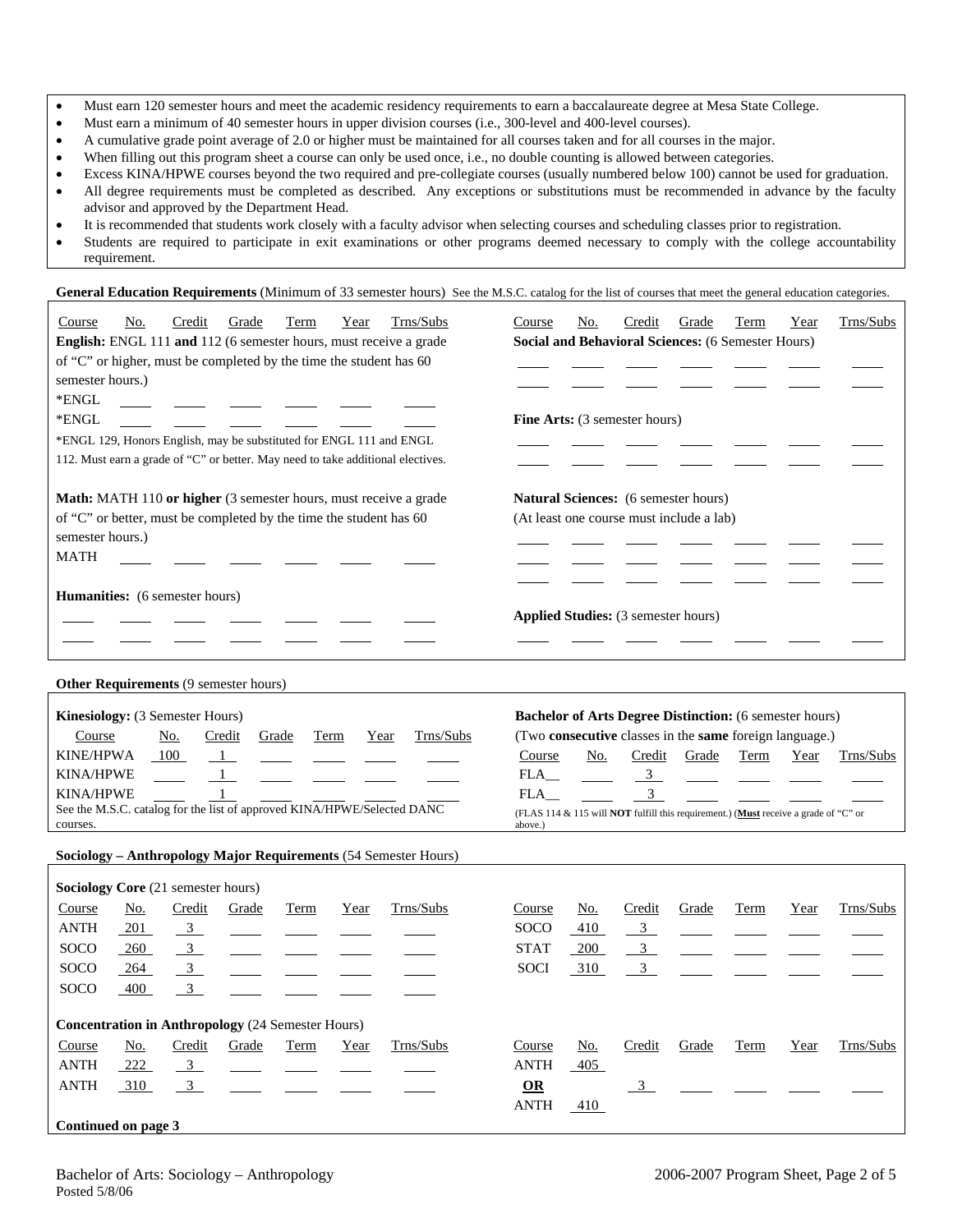|             |     |                |       |      |      |           | Five additional Anthropology courses selected from: ANTH 301, ANTH 320, ANTH 330, ANTH 340, ANTH 350, ANTH 360, ANTH 370,<br>ANTH 380, ANTH 390, ANTH 496 and ANTH 405 or ANTH 410 (If not taken as a requirement above). |     |                                                         |                |      |      |           |
|-------------|-----|----------------|-------|------|------|-----------|---------------------------------------------------------------------------------------------------------------------------------------------------------------------------------------------------------------------------|-----|---------------------------------------------------------|----------------|------|------|-----------|
| Course      | No. | Credit         | Grade | Term | Year | Trns/Subs | Course                                                                                                                                                                                                                    | No. | Credit                                                  | Grade          | Term | Year | Trns/Subs |
| <b>ANTH</b> |     | $\frac{3}{2}$  |       |      |      |           | ANTH                                                                                                                                                                                                                      |     |                                                         | $\overline{3}$ |      |      |           |
| <b>ANTH</b> |     | $\frac{3}{2}$  |       |      |      |           | ANTH                                                                                                                                                                                                                      |     | $\frac{3}{2}$ $\frac{1}{2}$ $\frac{1}{2}$ $\frac{1}{2}$ |                |      |      |           |
| <b>ANTH</b> |     | $\overline{3}$ |       |      |      |           |                                                                                                                                                                                                                           |     |                                                         |                |      |      |           |
|             |     |                |       |      |      |           | <b>Restricted Electives</b> (9 Upper Division Semester Hours) Selected from Economics, History, Political Science or Sociology:                                                                                           |     |                                                         |                |      |      |           |
| Course      | No. | Credit         | Grade | Term | Year | Trns/Subs | Course                                                                                                                                                                                                                    | No. | Credit                                                  | Grade          | Term | Year | Trns/Subs |
|             |     |                |       |      |      |           |                                                                                                                                                                                                                           |     |                                                         |                |      |      |           |
|             |     |                |       |      |      |           |                                                                                                                                                                                                                           |     |                                                         |                |      |      |           |

|        |     |        |       |      |      | Electives (All college level courses appearing on your final transcript, not listed above that will bring your total semester hours to 120 hours.<br>Excludes KINA/HPWE activity courses.) (24 semester hours; 1 hour of upper division may be needed.) |        |     |        |       |      |      |           |
|--------|-----|--------|-------|------|------|---------------------------------------------------------------------------------------------------------------------------------------------------------------------------------------------------------------------------------------------------------|--------|-----|--------|-------|------|------|-----------|
| Course | No. | Credit | Grade | Term | Year | Trns/Subs                                                                                                                                                                                                                                               | Course | No. | Credit | Grade | Term | Year | Trns/Subs |
|        |     |        |       |      |      |                                                                                                                                                                                                                                                         |        |     |        |       |      |      |           |
|        |     |        |       |      |      |                                                                                                                                                                                                                                                         |        |     |        |       |      |      |           |
|        |     |        |       |      |      |                                                                                                                                                                                                                                                         |        |     |        |       |      |      |           |
|        |     |        |       |      |      |                                                                                                                                                                                                                                                         |        |     |        |       |      |      |           |
|        |     |        |       |      |      |                                                                                                                                                                                                                                                         |        |     |        |       |      |      |           |
|        |     |        |       |      |      |                                                                                                                                                                                                                                                         |        |     |        |       |      |      |           |
|        |     |        |       |      |      |                                                                                                                                                                                                                                                         |        |     |        |       |      |      |           |
|        |     |        |       |      |      |                                                                                                                                                                                                                                                         |        |     |        |       |      |      |           |

## **GRADUATION INFORMATION**

See the "Undergraduate Graduation Requirements" in the Mesa State College catalog for additional graduation information.

**GENERAL EDUCATION REQUIREMENTS** (Minimum of 33 Semester Hours) See current Mesa State College catalog for list of courses that fulfill the requirements below. If one (or more) of the selections below is required in your major, you must use it to fulfill the major requirement and **make a different selection to meet the general education requirement. The courses may not be used to fulfill both requirements.**

**English – 6** Semester Hours (Must be **completed** before student has 60 semester hours. Must receive grade of "C" or above.) ENGL 111 **and** ENGL 112 **or** ENGL 129 *(by permission)*

**Mathematics – 3** Semester Hours chosen from: MATH 110 **or higher** (Must be **completed** before student has 60 semester hours. Must receive grade of "C" or above.)

**Humanities – 6** semester hours

**Social and Behavioral Sciences – 6** semester hours

**Fine Arts – 3** semester hours

**Natural Sciences – 6** semester hours (At least one course must include a lab.)

**Applied Studies – 3** semester hours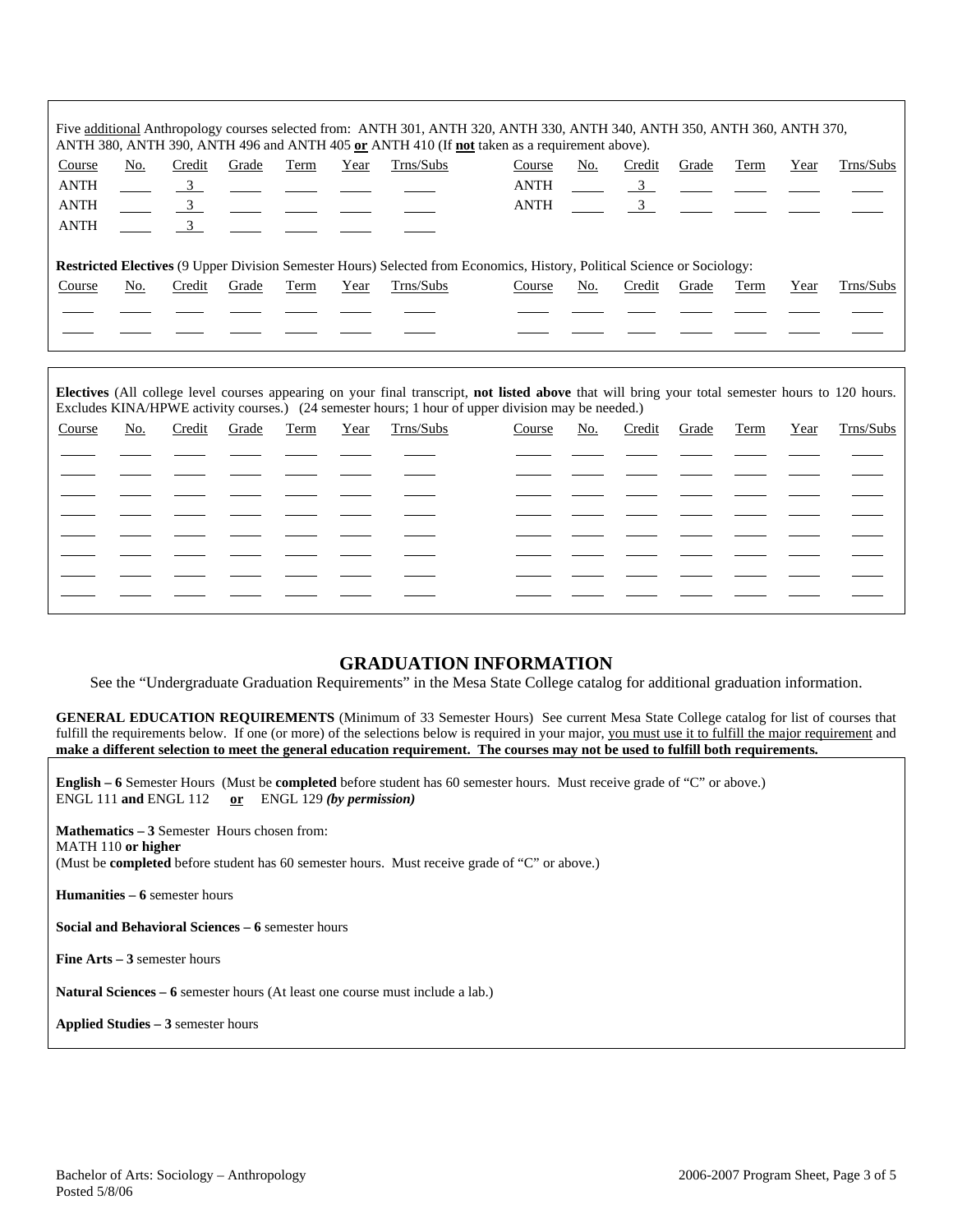### **OTHER REQUIREMENTS** (9 Semester Hours)

| <b>Kinesiology</b> $-3$ Semester Hours       |    | Each student must take KINE/HPWA 100 together with two KINA/HPWE/Selected DANC courses. See current catalog for listing.        |
|----------------------------------------------|----|---------------------------------------------------------------------------------------------------------------------------------|
| <b>Degree Distinction – 6 Semester Hours</b> |    |                                                                                                                                 |
| Select from one of the following sequences:  |    |                                                                                                                                 |
| FLAF 111 followed by FLAF 112                | or | FLAG 111 followed by FLAG 112                                                                                                   |
| Or FLAS 111 followed by FLAS 112             | 0r | Two <b>consecutive</b> classes in the <b>same</b> foreign language.                                                             |
|                                              |    | *(FLAS 114 & 115 will <b>NOT</b> fulfill this requirement. <b>Must</b> receive a grade of "C" or above in <b>both</b> classes.) |

## **Sociology – Anthropology** (54 Semester Hours)

| <b>Sociology Core (21 Semester Hours)</b>                                          |
|------------------------------------------------------------------------------------|
| <b>ANTH 201 Cultural Anthropology</b>                                              |
| SOCO 260 General Sociology                                                         |
| SOCO 264 Social Problems                                                           |
| SOCO 400 Classical Social Theory                                                   |
| SOCO 410 Contemporary Social Theory                                                |
| SOCI 310 Methods of Social Research                                                |
| STAT 200 Probability and Statistics                                                |
|                                                                                    |
| <b>Concentration in Anthropology (24 Semester Hours)</b>                           |
| <b>ANTH 222 World Prehistory</b>                                                   |
| <b>ANTH 310 Ethnographic Methods</b>                                               |
| ANTH 405 Globalization and Culture Change OR ANTH 410 World Cultures               |
| Five additional courses in Anthropology selected from:                             |
| <b>ANTH 301 North American Indian</b>                                              |
| ANTH 320 U.S. as a Foreign Culture                                                 |
| ANTH 330 Religion and Culture                                                      |
| ANTH 340 Ethnopsychology                                                           |
| <b>ANTH 350 Regional Study</b>                                                     |
| ANTH 360 Gender and Culture                                                        |
| <b>ANTH 370 Applied Anthropology</b>                                               |
| ANTH 380 Language and Culture                                                      |
| ANTH 390 World Ethnicity and Nationalism                                           |
| ANTH 405 Globalization and Culture Change (if not taken as a requirement above)    |
| ANTH 410 World Cultures (if not taken as a requirement above)                      |
| <b>ANTH 496 Topics</b>                                                             |
|                                                                                    |
| <b>Restricted Electives (9 Upper Division Semester Hours)</b>                      |
| Any Upper Division course from: Economics, History, Political Science or Sociology |

### **General Electives: 24 Semester Hours;** 1 hour of upper division are needed.

Students are required to participate in exit examinations or other programs deemed necessary to comply with the college accountability requirement. All degree requirements must be completed as described above. Any exceptions or substitutions must be recommended in advance by the faculty advisor and approved by the Department Head.